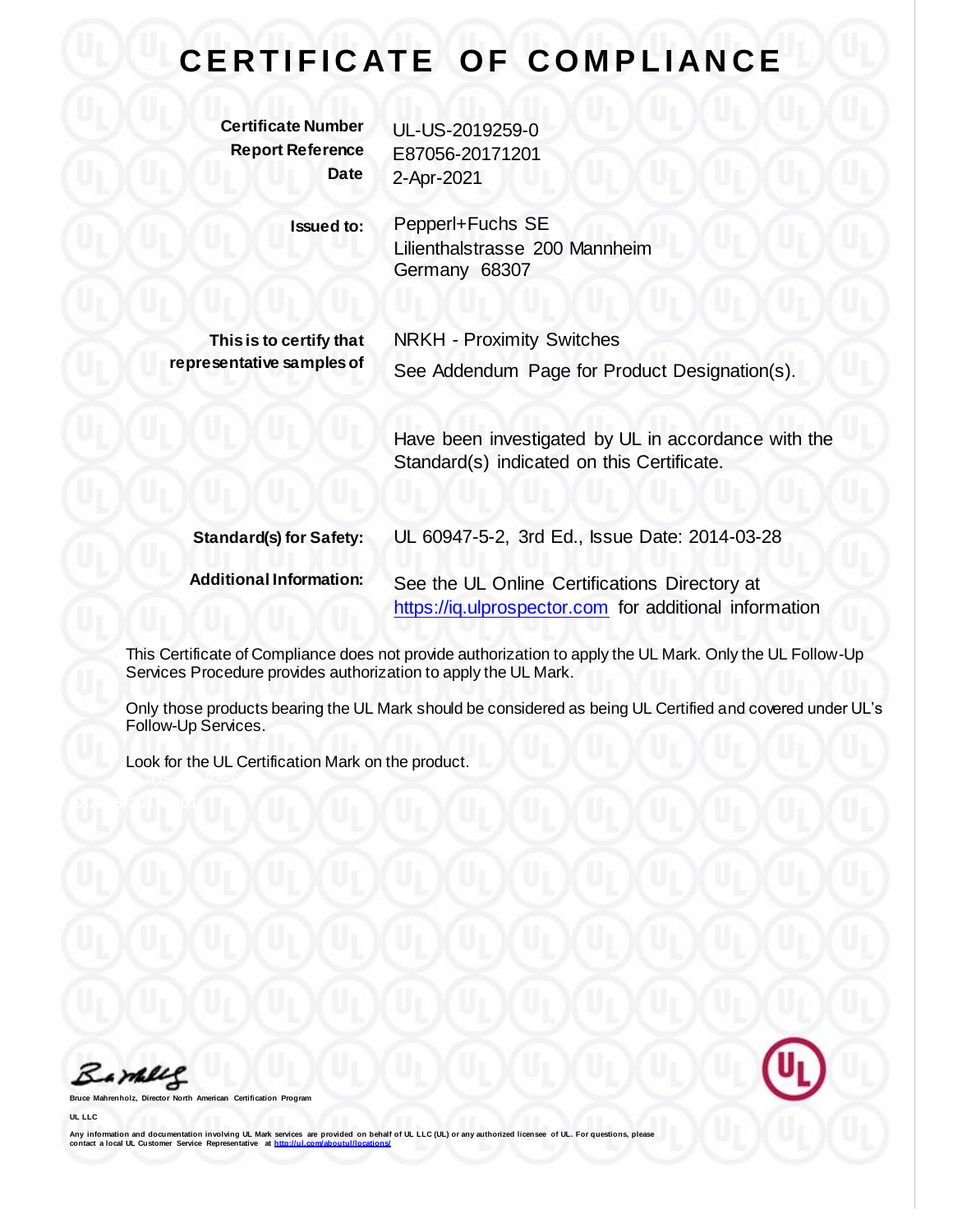**Certificate Number** UL-US-2019259-0<br>**Report Reference** E87056-20171201 **Report Reference** E87056-20171201 **Date** 2-Apr-2021

This is to certify that representative samples of the product as specified on this certificate were tested according to the current UL requirements

| <b>Model</b>                                                                                                                                                                                                                                                                                                                                                                                                                                                                                                                                                                                                                                                                                                                                                                                                                                                                                                                                                                                                                                                                                                                                                                                  | <b>Category Description</b>                                     |
|-----------------------------------------------------------------------------------------------------------------------------------------------------------------------------------------------------------------------------------------------------------------------------------------------------------------------------------------------------------------------------------------------------------------------------------------------------------------------------------------------------------------------------------------------------------------------------------------------------------------------------------------------------------------------------------------------------------------------------------------------------------------------------------------------------------------------------------------------------------------------------------------------------------------------------------------------------------------------------------------------------------------------------------------------------------------------------------------------------------------------------------------------------------------------------------------------|-----------------------------------------------------------------|
| Cat. Nos. N, followed by B, C, E, M, R, X, S, H, or J,<br>followed by numbers, followed by -numbers, followed by<br>-numbers, followed by -A0, -A2, -E0, -E1, -E2, -E3, -EI, -<br>2E2, -I, -I3, -IU, -N0, -N1, -N, -S1N, -SN, -Z0, -Z1, -Z11, -<br>Z12, -Z13, -Z14, -Z2, -Z3, -Z4, -Z4L, -Z5, or -Z9, may be<br>followed by -IO, may be followed by -G or -E93, may be<br>followed by -D, -910 or -931, may be followed by -D, -<br>910 or -931, may be followed by -D, -910 or -931, may<br>be followed by – numbers and M or – numbers and MM,<br>may be followed by -PUR or -PVC, may be followed by<br>$-V1$ , $-V15$ , $-V3$ or $-V31$ , may be followed by $-3G-3D$ ,<br>may be followed by - and any combination of letters<br>and/or numbers, may be followed by -Y and any<br>combination of letters and/or numbers.                                                                                                                                                                                                                                                                                                                                                                 | Proximity Switches, Cylindrical, Inductive,<br>Class 2 or LV/LC |
| Cat. Nos. N, followed by B, C, E, M, R, X, S, H or J,, may<br>be followed by B or N, followed by numbers, followed by<br>-numbers, followed by GM, GK, GS, GH, M, K, S or H,<br>may be followed by numbers, followed by -A0, -A2, -B3,<br>-B3B, -E0, -E1, -E2, -E3, -EI, -2E2, -I, -I3, -IU, -N0, -N1, -<br>N, -S1N, -SN, -Z0, -Z1, -Z11, -Z12, -Z13, -Z14, -Z2, -Z3,<br>-Z4, -Z4L, -Z5 or -Z9, may be followed by -IO, may be<br>followed by -C, -C3, -C4, -T, -P, -NFE, -NE/FE, -FE, -D,<br>-DW, -150, -200, -250, -M1 or -M, may be followed by $-$<br>C, -C3, -T, -P, -NFE, -NE/FE, -FE, -D, -DW, -150, -200 -<br>250, -M1 or -M, may be followed by $-C$ , $-C$ 3, -T, -P, -<br>NFE, -NE/FE, -FE, -D, -DW, -150, -200, -250, -M1 or -M,<br>may be followed by - numbers and M or - numbers and<br>MM, may be followed by -PUR, -PVC or -OG, may be<br>followed by -V1, -V15, -V3 or -V31, may be followed by<br>-3G-3D, -M1, -M or -S2D2, may be followed by -3G-3D,<br>-M1, -M or -S2D2, may be followed by -3G-3D, -M1, -M<br>or -S2D2, may be followed by - and any combination of<br>letters and/or numbers, may be followed by -Y and any<br>combination of letters and/or numbers. | Proximity Switches, Cylindrical, Inductive,<br>Class 2 or LV/LC |

Barney

**Bruce Mahrenholz, Director North American Certification Program**

**UL LLC**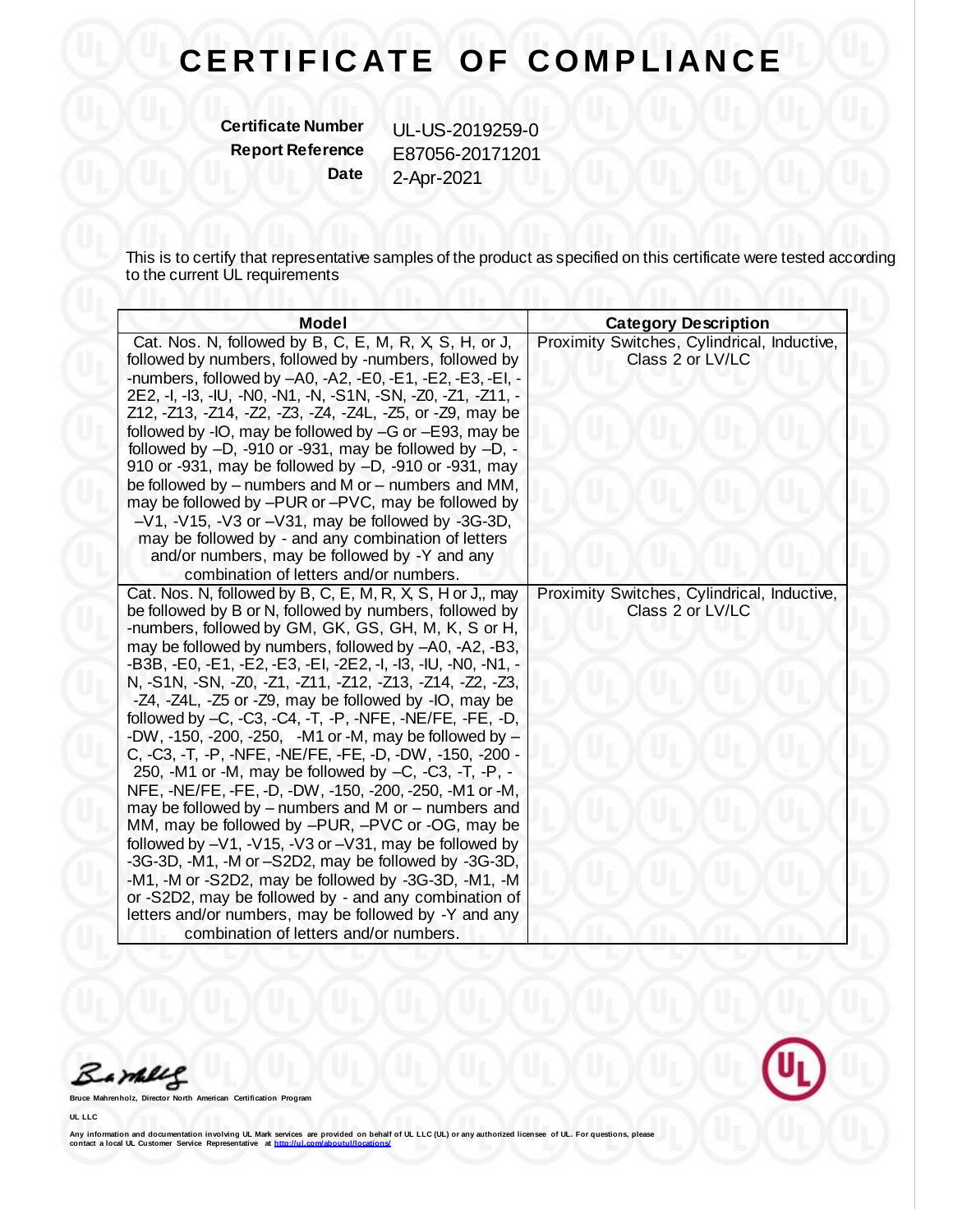**Certificate Number** UL-CA-2015551-0

**Report Reference** E87056-20171201 **Date** 2-Apr-2021

> **Issued to:** Pepperl+Fuchs SE Lilienthalstrasse 200 Mannheim Germany 68307

**This is to certify that representative samples of** NRKH7 - Proximity Switches Certified for Canada See Addendum Page for Product Designation(s).

Have been investigated by UL in accordance with the Standard(s) indicated on this Certificate.

**Standard(s) for Safety:** CSA C22.2 NO. 60947-1-13, 2nd Ed., Issue Date: 2013-07- 31, CSA C22.2 NO. 60947-5-2-14, 1st Ed., Issue Date: 2014-03-28

**Additional Information:** See the UL Online Certifications Directory at [https://iq.ulprospector.com](https://iq.ulprospector.com/) for additional information

This Certificate of Compliance does not provide authorization to apply the UL Mark. Only the UL Follow-Up Services Procedure provides authorization to apply the UL Mark.

Only those products bearing the UL Mark should be considered as being UL Certified and covered under UL's Follow-Up Services.

Look for the UL Certification Mark on the product.

Barney

**Bruce Mahrenholz, Director North American Certification Program**

**UL LLC**